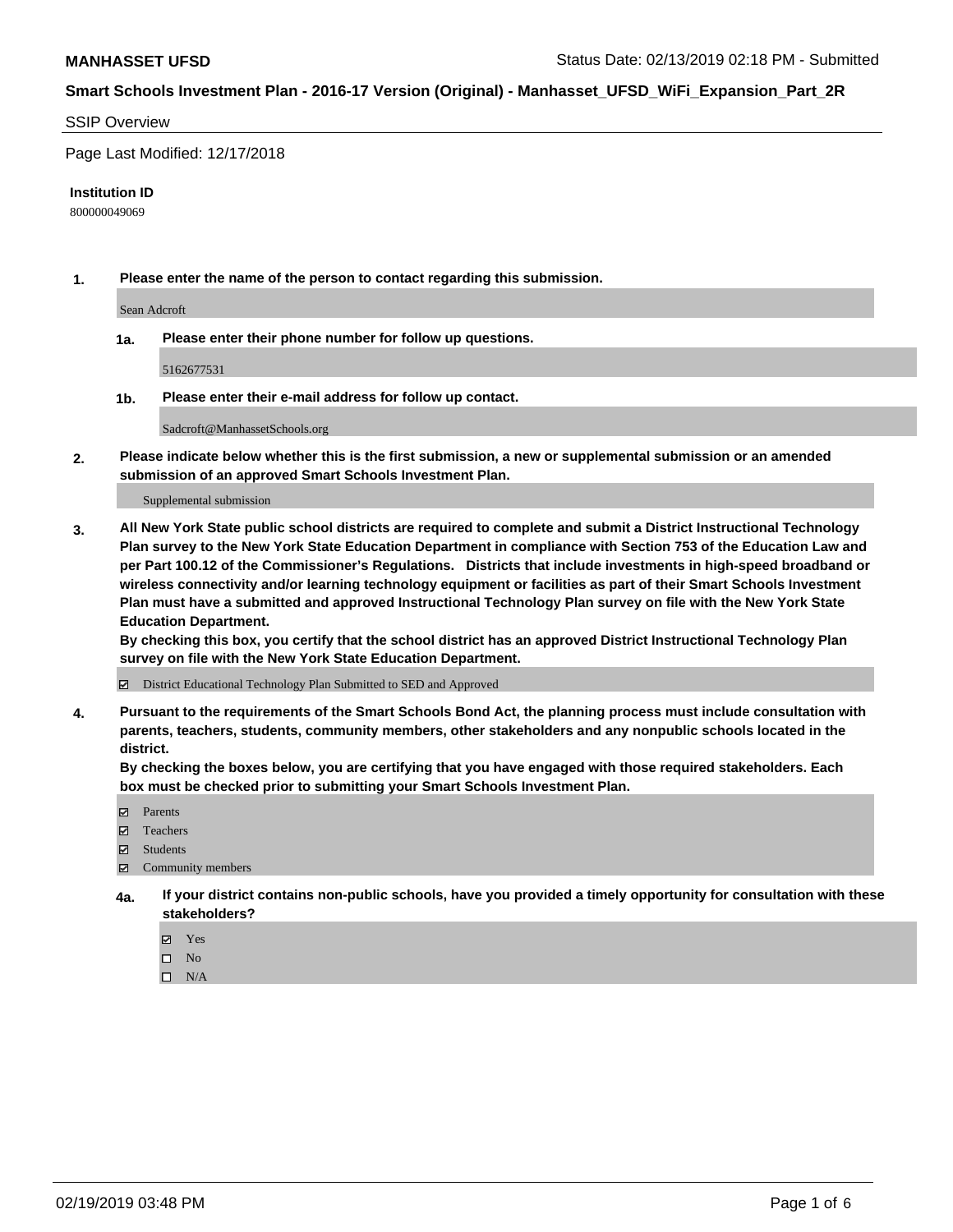#### SSIP Overview

Page Last Modified: 12/17/2018

### **5. Certify that the following required steps have taken place by checking the boxes below: Each box must be checked prior to submitting your Smart Schools Investment Plan.**

- The district developed and the school board approved a preliminary Smart Schools Investment Plan.
- $\boxtimes$  The preliminary plan was posted on the district website for at least 30 days. The district included an address to which any written comments on the plan should be sent.
- $\boxtimes$  The school board conducted a hearing that enabled stakeholders to respond to the preliminary plan. This hearing may have occured as part of a normal Board meeting, but adequate notice of the event must have been provided through local media and the district website for at least two weeks prior to the meeting.
- The district prepared a final plan for school board approval and such plan has been approved by the school board.
- $\boxtimes$  The final proposed plan that has been submitted has been posted on the district's website.
- **5a. Please upload the proposed Smart Schools Investment Plan (SSIP) that was posted on the district's website, along with any supporting materials. Note that this should be different than your recently submitted Educational Technology Survey. The Final SSIP, as approved by the School Board, should also be posted on the website and remain there during the course of the projects contained therein.**

SSIP Letter for Wifi expansion Phase 2.pdf

**5b. Enter the webpage address where the final Smart Schools Investment Plan is posted. The Plan should remain posted for the life of the included projects.**

www.ManhassetSchools.org/TechPlan

**6. Please enter an estimate of the total number of students and staff that will benefit from this Smart Schools Investment Plan based on the cumulative projects submitted to date.**

3,700

**7. An LEA/School District may partner with one or more other LEA/School Districts to form a consortium to pool Smart Schools Bond Act funds for a project that meets all other Smart School Bond Act requirements. Each school district participating in the consortium will need to file an approved Smart Schools Investment Plan for the project and submit a signed Memorandum of Understanding that sets forth the details of the consortium including the roles of each respective district.**

 $\Box$  The district plans to participate in a consortium to partner with other school district(s) to implement a Smart Schools project.

**8. Please enter the name and 6-digit SED Code for each LEA/School District participating in the Consortium.**

| <b>Partner LEA/District</b> | <b>ISED BEDS Code</b> |
|-----------------------------|-----------------------|
| (No Response)               | (No Response)         |

**9. Please upload a signed Memorandum of Understanding with all of the participating Consortium partners.**

(No Response)

**10. Your district's Smart Schools Bond Act Allocation is:**

\$432,581

**11. Enter the budget sub-allocations by category that you are submitting for approval at this time. If you are not budgeting SSBA funds for a category, please enter 0 (zero.) If the value entered is \$0, you will not be required to complete that survey question.**

|                                       | Sub-<br><b>Allocations</b> |
|---------------------------------------|----------------------------|
| School Connectivity                   | 57,312                     |
| Connectivity Projects for Communities |                            |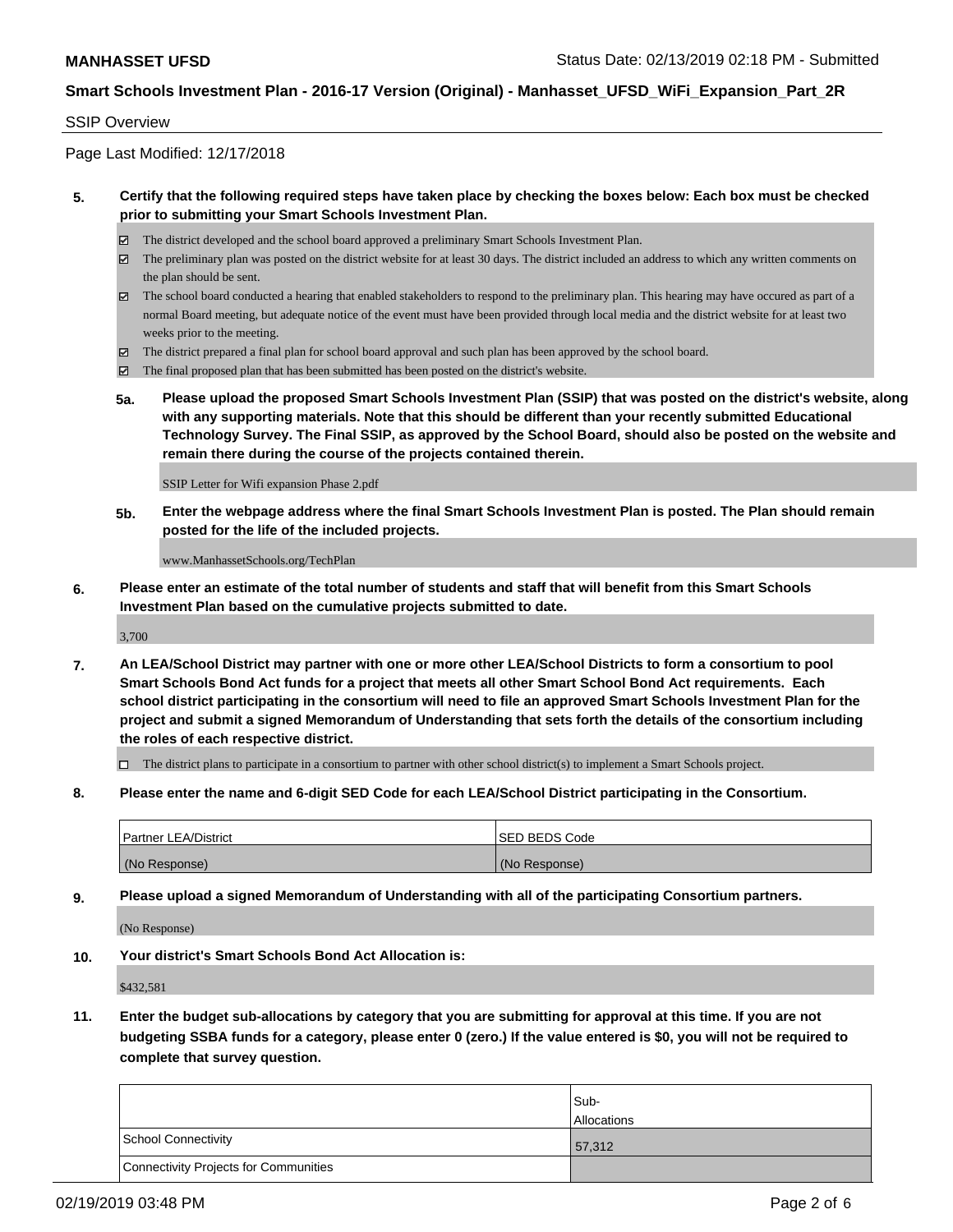# SSIP Overview

Page Last Modified: 12/17/2018

|                                    | Sub-<br>Allocations |
|------------------------------------|---------------------|
|                                    |                     |
| Classroom Technology               |                     |
| Pre-Kindergarten Classrooms        |                     |
| Replace Transportable Classrooms   |                     |
| <b>High-Tech Security Features</b> | Û                   |
| Totals:                            | 57,312              |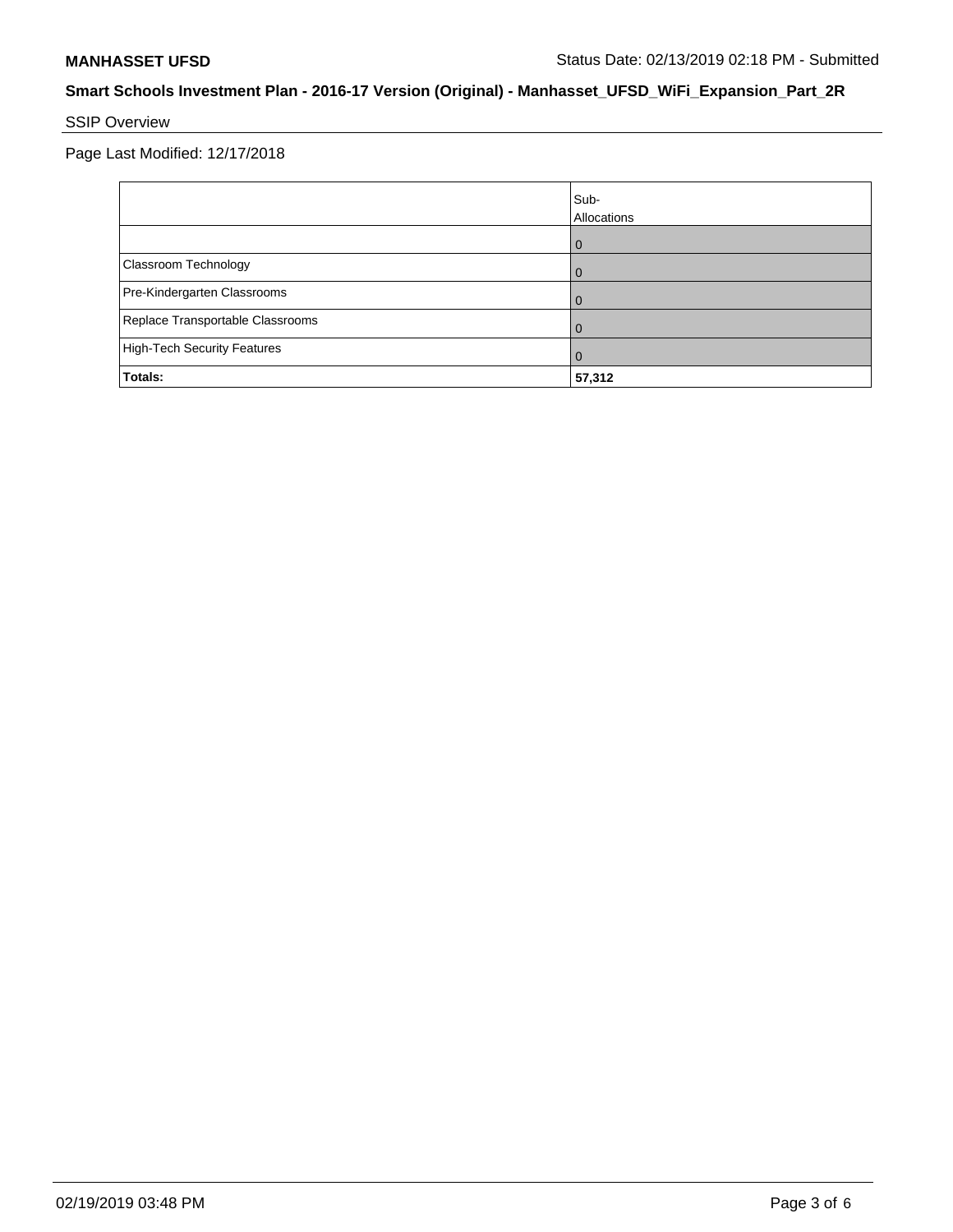#### School Connectivity

Page Last Modified: 12/14/2018

- **1. In order for students and faculty to receive the maximum benefit from the technology made available under the Smart Schools Bond Act, their school buildings must possess sufficient connectivity infrastructure to ensure that devices can be used during the school day. Smart Schools Investment Plans must demonstrate that:**
	- **• sufficient infrastructure that meets the Federal Communications Commission's 100 Mbps per 1,000 students standard currently exists in the buildings where new devices will be deployed, or**
	- **• is a planned use of a portion of Smart Schools Bond Act funds, or**
	- **• is under development through another funding source.**

**Smart Schools Bond Act funds used for technology infrastructure or classroom technology investments must increase the number of school buildings that meet or exceed the minimum speed standard of 100 Mbps per 1,000 students and staff within 12 months. This standard may be met on either a contracted 24/7 firm service or a "burstable" capability. If the standard is met under the burstable criteria, it must be:**

**1. Specifically codified in a service contract with a provider, and**

**2. Guaranteed to be available to all students and devices as needed, particularly during periods of high demand, such as computer-based testing (CBT) periods.**

### **Please describe how your district already meets or is planning to meet this standard within 12 months of plan submission.**

The District enrollment is 3,253 students which requires 325.3 Mbps connectivity. The District provides 450 Mbps of connectivity via a 450 Mbps connection through Nassau BOCES BOTIE (burstable upon request to 750 Mbps). Additionally we have a 50 Mbps through Lightpath used as both a fail over system and as an expansion should we hit our limit on the BOTIE connection. This provides us with 500 Mbps regularly; burstable to 800 Mbps.

- **1a. If a district believes that it will be impossible to meet this standard within 12 months, it may apply for a waiver of this requirement, as described on the Smart Schools website. The waiver must be filed and approved by SED prior to submitting this survey.**
	- $\Box$  By checking this box, you are certifying that the school district has an approved waiver of this requirement on file with the New York State Education Department.

#### **2. Connectivity Speed Calculator (Required)**

|                         | l Number of<br><b>Students</b> | Multiply by<br>100 Kbps | Divide by 1000 Current Speed<br>to Convert to<br>Required<br>Speed in Mb | lin Mb | <b>Expected</b><br>Speed to be<br>Attained Within Required<br>12 Months | <b>Expected Date</b><br>When<br>Speed Will be<br>Met |
|-------------------------|--------------------------------|-------------------------|--------------------------------------------------------------------------|--------|-------------------------------------------------------------------------|------------------------------------------------------|
| <b>Calculated Speed</b> | 3,253                          | 325,300                 | 325.3                                                                    | 500    | 500                                                                     | l met                                                |

### **3. Describe how you intend to use Smart Schools Bond Act funds for high-speed broadband and/or wireless connectivity projects in school buildings.**

We dedicated our original application to a forklift upgrade of our wireless infrastructure in 2016. This resulted in a Smart Schools grant of \$146,007 supplemented by an additional \$97,847.96 from E-Rate to install new wireless access points in all three buildings of the school District. The District paid \$6678.69 for components that did not qualify for funding by either source for a total project cost of \$250,533.65. This latest phase of our plan is to add wiring to areas of the building not previously serviced by wifi. We will NOT be purchasing any hardware for

this phase of the project.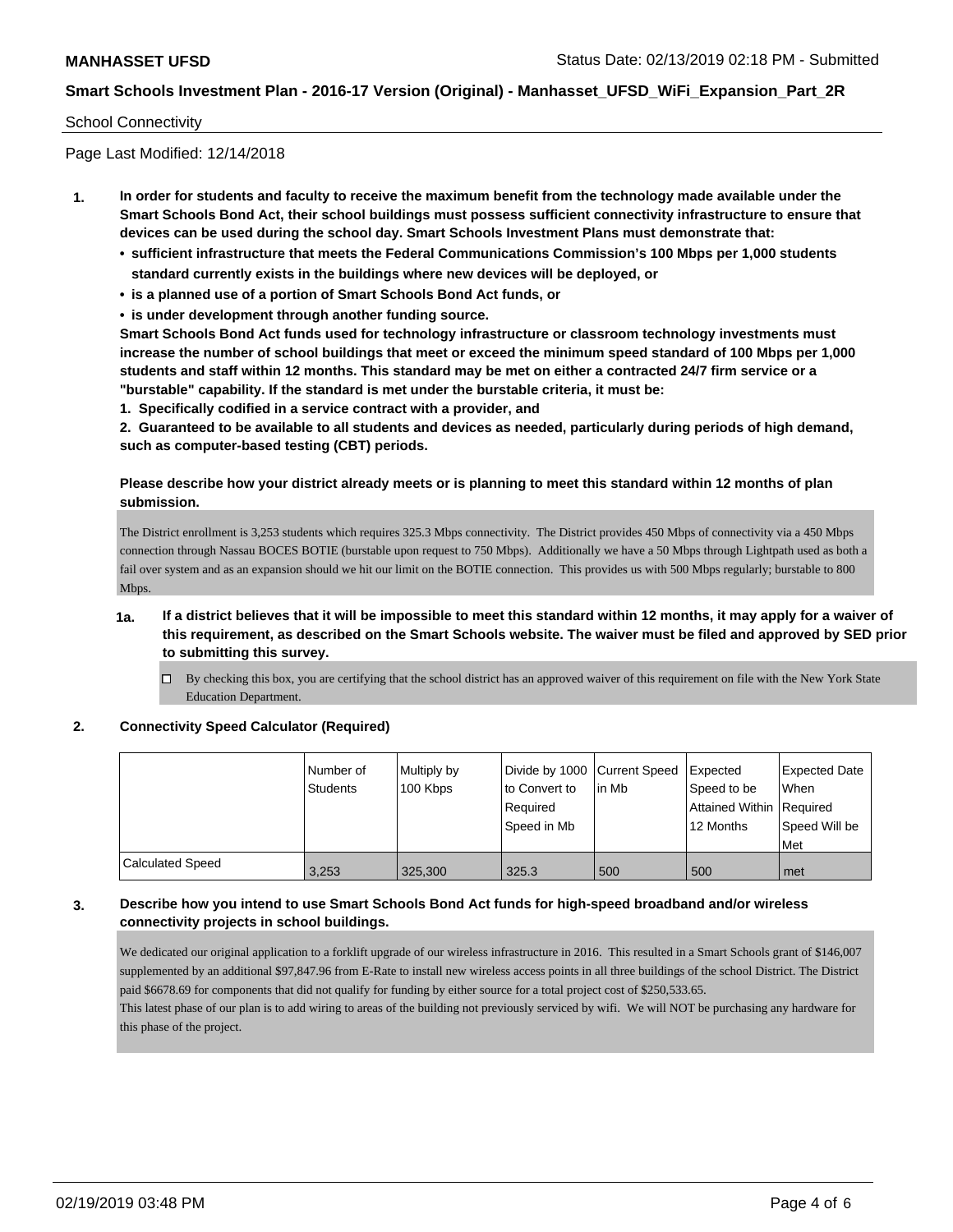#### School Connectivity

Page Last Modified: 12/14/2018

**4. Describe the linkage between the district's District Instructional Technology Plan and the proposed projects. (There should be a link between your response to this question and your response to Question 1 in Part E. Curriculum and Instruction "What are the district's plans to use digital connectivity and technology to improve teaching and learning?)**

One of our main goals is to have all students and teachers computer literate and ready to move to New York's stated goal of computer based testing (CBT). The District's IT Plan calls for an increased use of mobile technology in order to increase student and teacher exposure to various instructional technology tools such as - Google Classroom and Apps for Educators, Discovery Educational Network, and Castle Learning. This increased exposure will benefit students and teachers in several ways - access to enhanced content, increasing digital literacy, and increased comfort level with technology.

The district has been increasing student and staff access to its computer network for several years. Each classroom has at least one computer connected to our network and the Internet. Each classroom also has an interactive whiteboard. We have partnered on a number of technology initiatives with a school alumni group, The Manhasset Tower Foundation. nine years ago Tower helped us to install a wireless network in key locations throughout the district and to connect most classrooms via common access points.

Two years ago we utilized Smart Schools Bond money to upgrade those access points and replace all existing access points with new APs. We also purchased enough access points to deploy them to never before wired areas and rooms. This year we would like to provide wiring to those areas. Our enhanced wireless network is necessary to accommodate a growing number of devices being used within classrooms. Using district and Tower funds, we now have full classroom sets of Chromebooks in grades 3, 4, 5, & 6 as well as in all ELA and Social Studies classrooms grades 7 -12. Additionally, we have Chromebook carts in each of our four Library Media Centers and two elementary school computer labs which can be borrowed by any teacher without a class set of devices.

Due to this increased mobile technology presence, we need to insure that all classrooms and common areas (auditoriums, cafeterias, gymnasiums, etc) have sufficient wifi throughput to accommodate the number of devices now available to them. Again, this year's application is for wiring only.

**5. If the district wishes to have students and staff access the Internet from wireless devices within the school building, or in close proximity to it, it must first ensure that it has a robust Wi-Fi network in place that has sufficient bandwidth to meet user demand.**

#### **Please describe how you have quantified this demand and how you plan to meet this demand.**

The District had an analysis of wifi needs done three years ago in anticipation of a wifi upgrade and our increasing device usage. The upgrade we began last year put phase one of our plan - the provision of more robust wifi - into place. Phase 2 - this application - will wire areas of each building that either did not have any wireless access or had limited wireless access.

The new access points purchased last year allow us to monitor usage and throughput. We regularly monitor wifi network traffic and our overall internet usage. We use this information to plan increases in ISP connectivity.

**6. As indicated on Page 5 of the guidance, the Office of Facilities Planning will have to conduct a preliminary review of all capital projects, including connectivity projects.**

**Please indicate on a separate row each project number given to you by the Office of Facilities Planning.**

| <b>Project Number</b> |  |
|-----------------------|--|
| 28-04-06-03-7-999-004 |  |

**7. Certain high-tech security and connectivity infrastructure projects may be eligible for an expedited review process as determined by the Office of Facilities Planning.**

**Was your project deemed eligible for streamlined review?**

No

# **8. Include the name and license number of the architect or engineer of record.**

| Name        | License Number |
|-------------|----------------|
| John Grillo | 27360          |